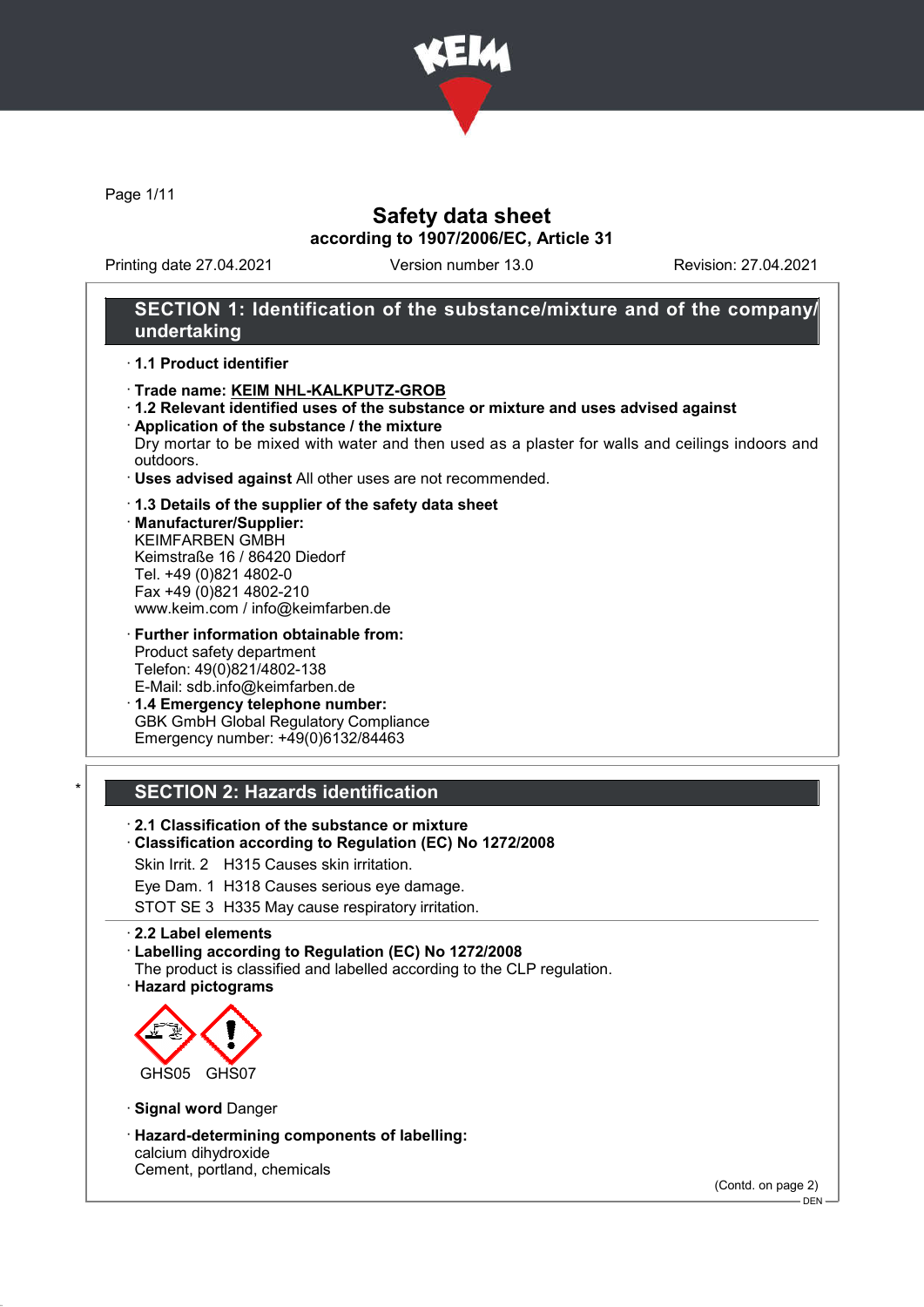

Page 2/11

# Safety data sheet according to 1907/2006/EC, Article 31

Printing date 27.04.2021 Version number 13.0 Revision: 27.04.2021

#### Trade name: KEIM NHL-KALKPUTZ-GROB

(Contd. of page 1) · Hazard statements H315 Causes skin irritation. H318 Causes serious eye damage. H335 May cause respiratory irritation. · Precautionary statements P280 Wear protective gloves/protective clothing/eye protection/face protection.<br>P261 Avoid breathing dust. Avoid breathing dust. P271 Use only outdoors or in a well-ventilated area. P305+P351+P338 IF IN EYES: Rinse cautiously with water for several minutes. Remove contact lenses, if present and easy to do. Continue rinsing. P315 Get immediate medical advice/attention.<br>P304+P340 IF INHALED: Remove person to fresh ai P304+P340 IF INHALED: Remove person to fresh air and keep comfortable for breathing.<br>P302+P352 IF ON SKIN: Wash with plenty of soap and water. IF ON SKIN: Wash with plenty of soap and water. P362 Take off contaminated clothing.<br>P332+P313 If skin irritation occurs: Get med If skin irritation occurs: Get medical advice/attention. · 2.3 Other hazards · Results of PBT and vPvB assessment · PBT: Not applicable · vPvB: Not applicable

# SECTION 3: Composition/information on ingredients

· 3.2 Mixtures

· Description: Highly hydraulic lime, aggregates and additives for better processing and adhesion.

| · Dangerous components:                                                   |                                                                                                                |             |
|---------------------------------------------------------------------------|----------------------------------------------------------------------------------------------------------------|-------------|
| CAS: 1305-62-0<br>EINECS: 215-137-3<br>Reg.nr.: 01-2119475151-45-<br>XXXX | calcium dihydroxide<br>Eye Dam. 1, H318; $\Diamond$ Skin Irrit. 2, H315; STOT SE<br>3. H <sub>335</sub>        | $>3 - 10\%$ |
| CAS: 65997-15-1<br>EINECS: 266-043-4                                      | Cement, portland, chemicals<br>Eye Dam. 1, H318; ♦ Skin Irrit. 2, H315; STOT SE<br>3. H <sub>335</sub>         | $>3 - 10\%$ |
|                                                                           | A delition of informations. For the considers of the listed because through a belonger and the consideration d |             |

 $\cdot$  **Additional information:** For the wording of the listed hazard phrases refer to section 16.

### SECTION 4: First aid measures

#### · 4.1 Description of first aid measures

· General information:

With appearance of symptoms or in cases of doubt seek medical advice .

When seeing the doctor we suggest to present this safety data sheet.

· After inhalation: Supply fresh air; consult doctor in case of complaints.

### After skin contact:

Immediately wash with water and soap and rinse thoroughly.

Do not use solvents or thinners.

If skin irritation continues, consult a doctor.

(Contd. on page 3)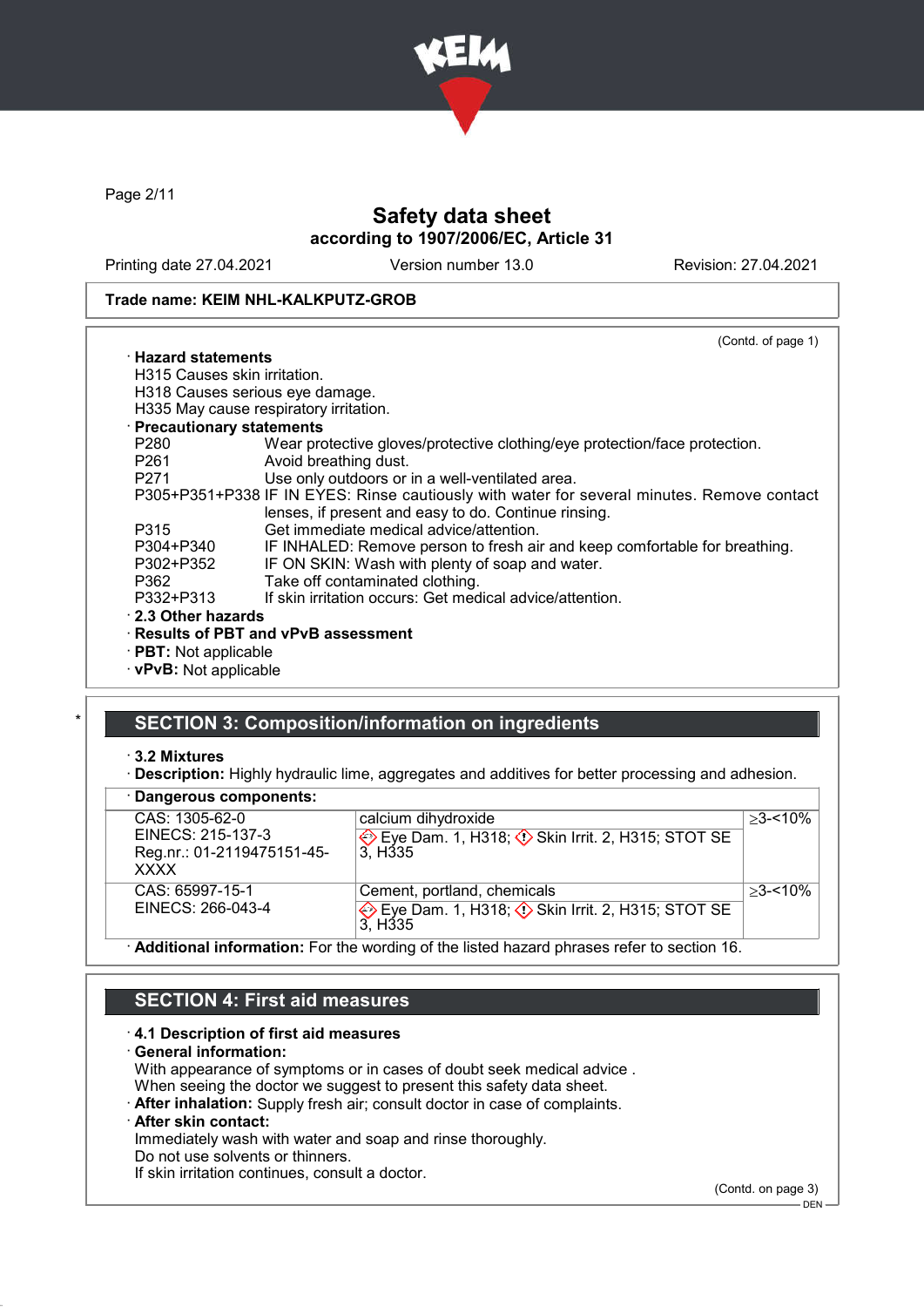

Page 3/11

# Safety data sheet according to 1907/2006/EC, Article 31

Printing date 27.04.2021 Version number 13.0 Revision: 27.04.2021

#### Trade name: KEIM NHL-KALKPUTZ-GROB

· After eye contact:

(Contd. of page 2)

DEN

- Rinse opened eye for several minutes under running water. Then consult a doctor. · After swallowing:
- 
- Rinse mouth and throat well with water.
- Do not induce vomiting; call for medical help immediately.
- · 4.2 Most important symptoms and effects, both acute and delayed No further relevant information available.
- · 4.3 Indication of any immediate medical attention and special treatment needed
- No further relevant information available.

### SECTION 5: Firefighting measures

- · 5.1 Extinguishing media
- · Suitable extinguishing agents:
- Product itself does not burn. Co-ordinate fire-fighting measures to the fire surroundings.
- · 5.2 Special hazards arising from the substance or mixture
- No further relevant information available.
- · 5.3 Advice for firefighters
- · Specila protective equipment: Wear self-contained respiratory protective device.
- · Additional information

Dispose of fire debris and contaminated fire fighting water in accordance with official regulations. In case of fire do not breathe smoke, fumes and vapours.

# SECTION 6: Accidental release measures

| $\cdot$ 6.1 Personal precautions, protective equipment and emergency procedures<br>Avoid contact with skin and eyes.<br>Avoid formation of dust.<br>Use respiratory protective device against the effects of fumes/dust/aerosol.<br>Respect the protection rules (see section 7 a. 8).<br>Product forms slippery surface when combined with water.<br>6.2 Environmental precautions:<br>Do not allow product to reach soil, sewage system or any water course.<br>Follow local governmental rules and regulations.<br>6.3 Methods and material for containment and cleaning up:<br>Close drainages (risk of blocking)<br>Danger of slipping!<br>Avoid formation of dust.<br>Ensure adequate ventilation.<br>Pick up mechanically.<br>Dispose of the material collected according to regulations.<br>Clear contaminated areas thoroughly. |                    |
|------------------------------------------------------------------------------------------------------------------------------------------------------------------------------------------------------------------------------------------------------------------------------------------------------------------------------------------------------------------------------------------------------------------------------------------------------------------------------------------------------------------------------------------------------------------------------------------------------------------------------------------------------------------------------------------------------------------------------------------------------------------------------------------------------------------------------------------|--------------------|
|                                                                                                                                                                                                                                                                                                                                                                                                                                                                                                                                                                                                                                                                                                                                                                                                                                          |                    |
| $\cdot$ 6.4 Reference to other sections                                                                                                                                                                                                                                                                                                                                                                                                                                                                                                                                                                                                                                                                                                                                                                                                  |                    |
| See Section 7 for information on safe handling.                                                                                                                                                                                                                                                                                                                                                                                                                                                                                                                                                                                                                                                                                                                                                                                          |                    |
| See Section 8 for information on personal protection equipment.                                                                                                                                                                                                                                                                                                                                                                                                                                                                                                                                                                                                                                                                                                                                                                          | (Contd. on page 4) |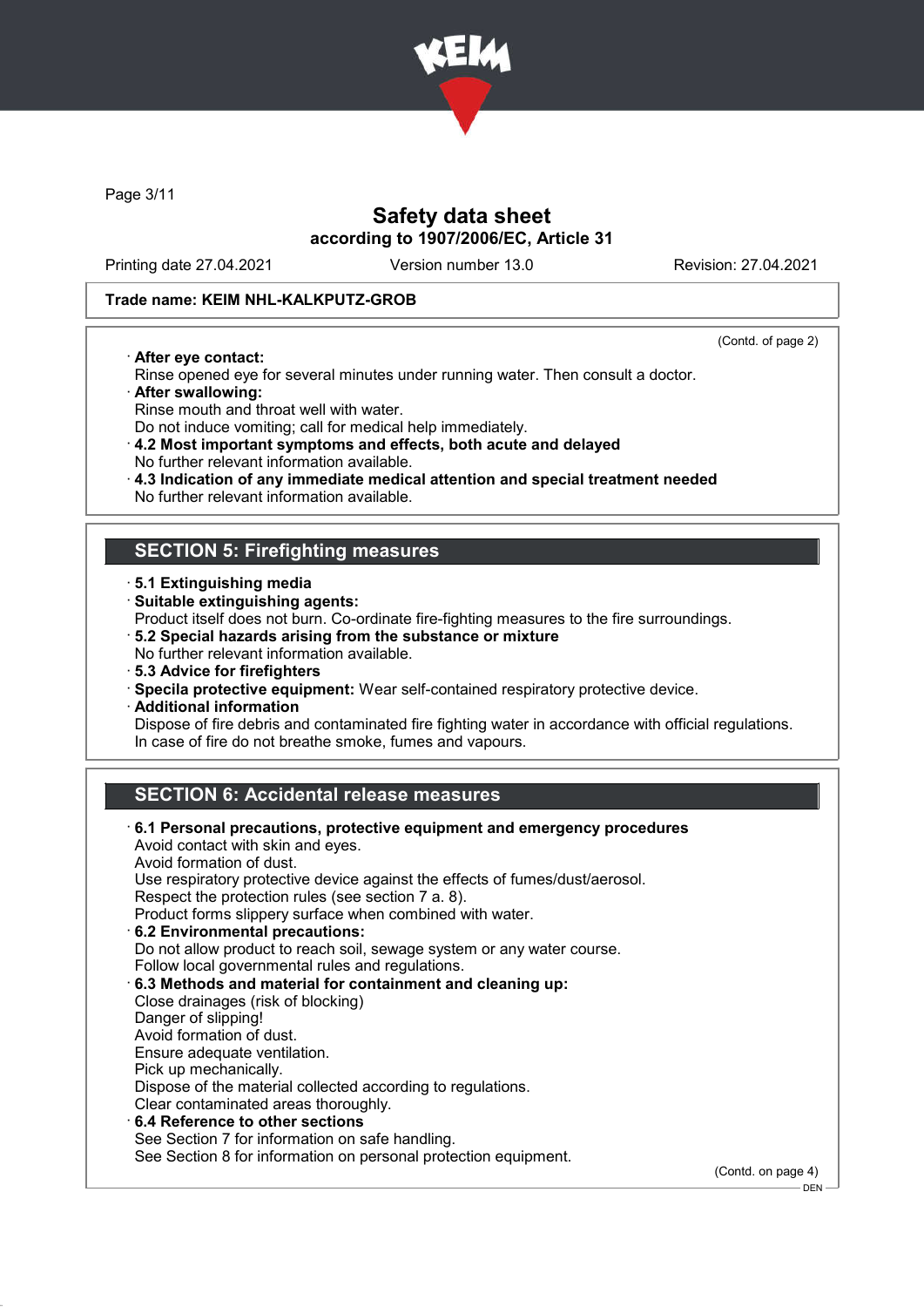

Page 4/11

# Safety data sheet according to 1907/2006/EC, Article 31

Printing date 27.04.2021 Version number 13.0 Revision: 27.04.2021

#### Trade name: KEIM NHL-KALKPUTZ-GROB

(Contd. of page 3)

See Section 13 for disposal information.

# SECTION 7: Handling and storage

· 7.1 Precautions for safe handling Avoid contact with skin and eyes. Keep receptacles tightly sealed. Prevent formation of dust. Ensure good ventilation/exhaustion at the workplace. Any unavoidable deposit of dust must be regularly removed. See item 8 (8.2) for information about suitable protective equipment and technical precautions. Respect the protection rules. Information about fire - and explosion protection: The product is not flammable. No special measures required. · 7.2 Conditions for safe storage, including any incompatibilities · Storage: · Requirements to be met by storerooms and receptacles: Keep in the original containers in a cool and dry place. Store only in unopened original receptacles. · Information about storage in one common storage facility: Do not store together with acids. · Further information about storage conditions: Store in dry conditions. Protect from humidity and water. Avoid dust formations and deposits. Keep container tightly sealed. · Storage class: 13 · 7.3 Specific end use(s) No further relevant information available.

### SECTION 8: Exposure controls/personal protection

- · 8.1 Control parameters
- · Ingredients with limit values that require monitoring at the workplace:
- General dust limit (Germany): Long-term value:  $1.25 * 10 **$  mg / m<sup>3</sup> 2 (II);
	- \* respirable fraction \*\* inhalable fraction
	- The national general dust limit value must be observed.

#### 1305-62-0 calcium dihydroxide

AGW (Germany) Long-term value: 1E mg/m<sup>3</sup>

2(I);Y, EU, DFG

### 65997-15-1 Cement, portland, chemicals

AGW (Germany) Long-term value: 5 E mg/m<sup>3</sup>

DFG

Additional information: The lists valid during the making were used as basis.

(Contd. on page 5)

DEN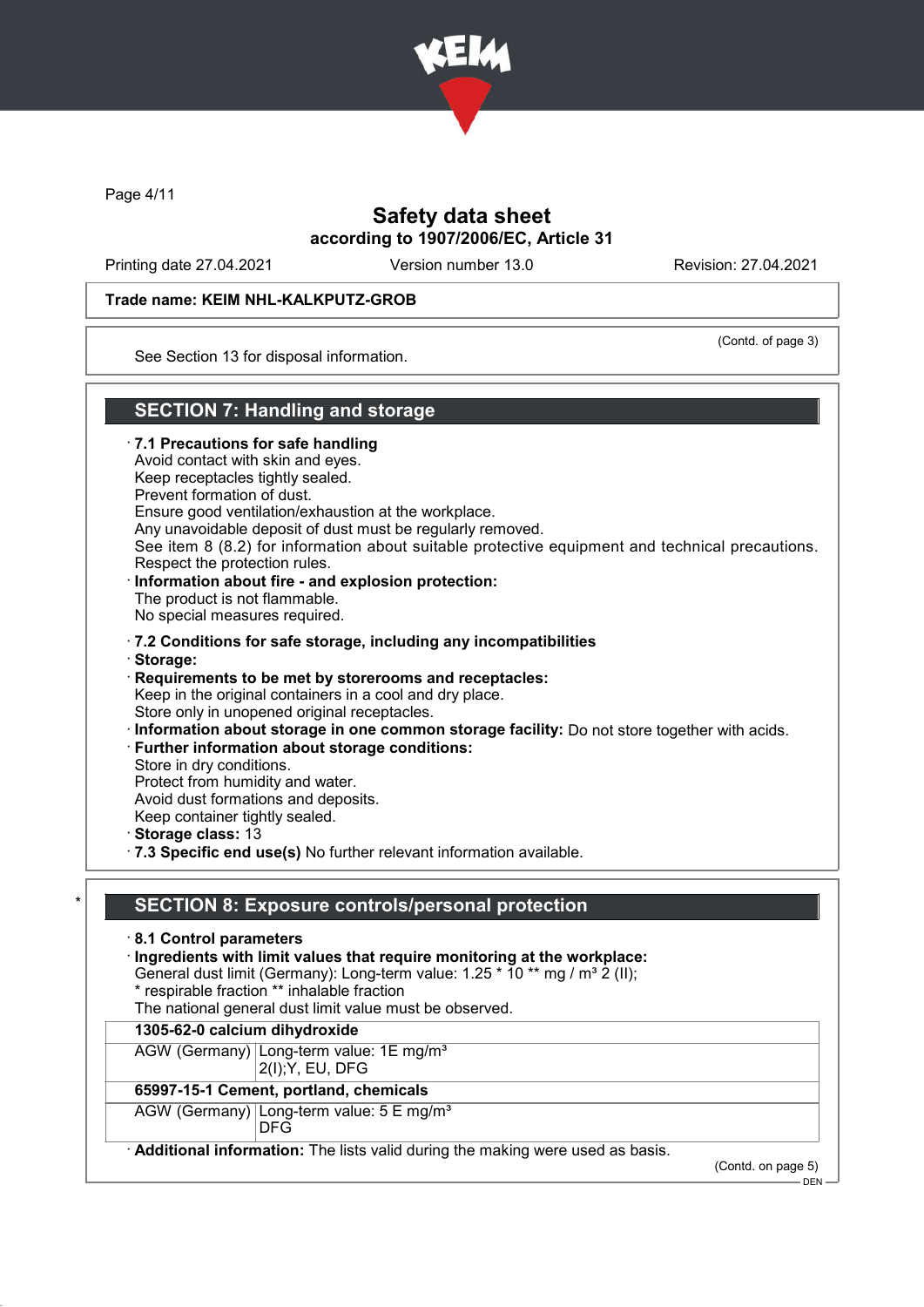

Page 5/11

# Safety data sheet according to 1907/2006/EC, Article 31

Printing date 27.04.2021 Version number 13.0 Revision: 27.04.2021

### Trade name: KEIM NHL-KALKPUTZ-GROB

|                                                                                                      | (Contd. of page 4) |
|------------------------------------------------------------------------------------------------------|--------------------|
| 8.2 Exposure controls                                                                                |                    |
| · Individual protection measures, such as personal protective equipment                              |                    |
| · General protective and hygienic measures:                                                          |                    |
| Vacuum clean contaminated clothing. Do not blow or brush off contamination.                          |                    |
| Keep away from foodstuffs, beverages and feed.                                                       |                    |
| Immediately remove all soiled and contaminated clothing.                                             |                    |
| Wash hands before breaks and at the end of work.                                                     |                    |
| Avoid contact with the eyes and skin.                                                                |                    |
| Do not inhale dust / smoke / mist.                                                                   |                    |
| · Respiratory protection:                                                                            |                    |
| In a dusty environment wear suitable facemask.                                                       |                    |
| Filter: FFP2                                                                                         |                    |
| · Hand protection                                                                                    |                    |
| Protective gloves                                                                                    |                    |
| Alkaline resistant gloves                                                                            |                    |
| · Material of gloves<br>suitable material e.g.:                                                      |                    |
| Nitrile impregnated cotton-gloves                                                                    |                    |
| Recommended thickness of the material: $\geq 0.5$ mm                                                 |                    |
| The selection of the suitable gloves does not only depend on the material, but also on further marks |                    |
| of quality and varies from manufacturer to manufacturer. As the product is a preparation of several  |                    |
| substances, the resistance of the glove material can not be calculated in advance and has therefore  |                    |
| to be checked prior to the application.                                                              |                    |
| · Penetration time of glove material                                                                 |                    |
| Value for the permeation: level $\geq 6$ (480 min)                                                   |                    |
| The determined penetration times according to EN 16523-1:2015 are not performed under practical      |                    |
| conditions. Therefore a maximum wearing time, which corresponds to 50% of the penetration time,      |                    |
| is recommended.                                                                                      |                    |
| The exact break trough time has to be found out by the manufacturer of the protective gloves and     |                    |
| has to be observed.                                                                                  |                    |
| <b>Eye/face protection</b>                                                                           |                    |
| In a dusty environment wear protective goggles.                                                      |                    |
| Tightly sealed goggles                                                                               |                    |
| · Body protection:                                                                                   |                    |
| Protective work clothing                                                                             |                    |
| After contact with skin wash thoroughly with water and apply lotion.                                 |                    |
| <b>Environmental exposure controls</b>                                                               |                    |
| See Section 12 and 6.2<br>No further relevant information available.                                 |                    |
|                                                                                                      |                    |
|                                                                                                      |                    |
| <b>SECTION 9: Physical and chemical properties</b>                                                   |                    |
|                                                                                                      |                    |

**· Physical state Solid** 

• Colour: nature white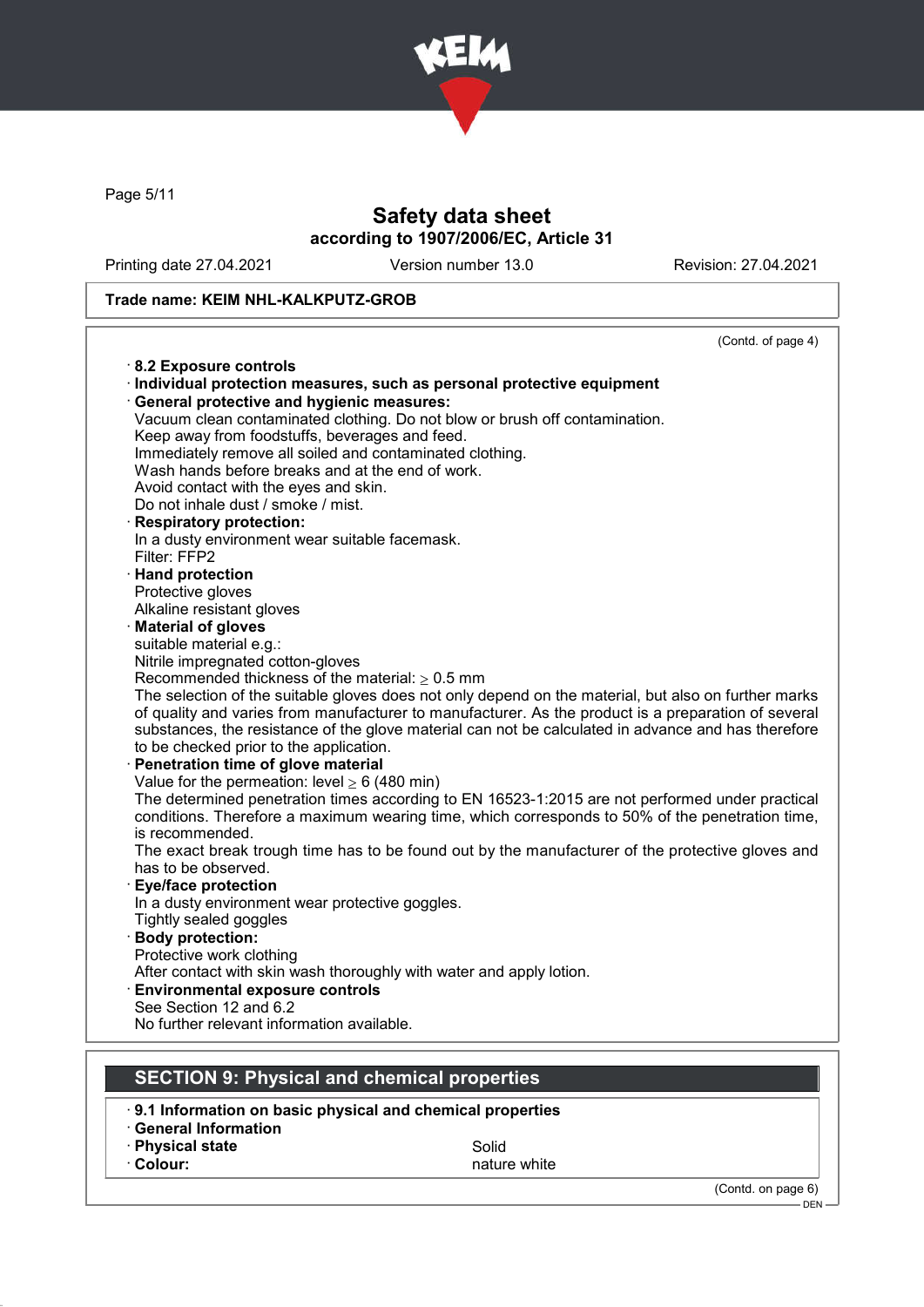

Page 6/11

# Safety data sheet according to 1907/2006/EC, Article 31

Printing date 27.04.2021 Version number 13.0 Revision: 27.04.2021

### Trade name: KEIM NHL-KALKPUTZ-GROB

|                                                         | (Contd. of page 5)                             |
|---------------------------------------------------------|------------------------------------------------|
| · Odour:                                                | Odourless                                      |
| Odour threshold:                                        | Not determined                                 |
| · Melting point/freezing point:                         | Not determined                                 |
| Boiling point or initial boiling point and              |                                                |
| boiling range                                           | Not applicable.                                |
| · Flammability                                          | Not determined.                                |
| · Lower and upper explosion limit                       |                                                |
| · Lower:                                                | Not applicable                                 |
| · Upper:                                                | Not applicable                                 |
| · Flash point:                                          | Not applicable                                 |
| · Auto-ignition temperature:                            | Product is not selfigniting.                   |
| · Decomposition temperature:                            | Not determined                                 |
| · pH                                                    | $11.5 - 13.5*$                                 |
|                                                         | mixed with water                               |
| · Viscosity:                                            |                                                |
| <b>Kinematic viscosity</b>                              | Not applicable                                 |
| Dynamic:                                                | Not applicable                                 |
| · Solubility                                            |                                                |
| $\cdot$ water at 20 °C:                                 | < 2 g/l (Ca(OH)2)                              |
|                                                         | <b>Miscible</b>                                |
| · Partition coefficient n-octanol/water (log            |                                                |
| value)                                                  |                                                |
|                                                         | Not applicable                                 |
| · Vapour pressure:                                      | Not applicable                                 |
| · Density and/or relative density                       |                                                |
| · Density:                                              | Not determined                                 |
| · Relative density                                      | Not determined                                 |
| · Bulk density:                                         | 1.200-1.500* kg/m <sup>3</sup>                 |
| · Vapour density                                        | Not applicable.                                |
| · Particle characteristics                              | See item 3.                                    |
| ⋅ 9.2 Other information                                 | * The values are for freshly produced material |
|                                                         | and may change with the time.                  |
| · Appearance:                                           |                                                |
| $\cdot$ Form:                                           | powdery, grainy                                |
| Important information on protection of health           |                                                |
| and environment, and on safety.                         |                                                |
| · Ignition temperature:                                 | Not determined                                 |
| <b>Explosive properties:</b>                            | Product does not present an explosion hazard.  |
| <b>Solvent content:</b>                                 |                                                |
| <b>Solids content:</b>                                  | 100.0%                                         |
| <b>Change in condition</b>                              |                                                |
| Softening point/range                                   |                                                |
|                                                         |                                                |
|                                                         |                                                |
| <b>Oxidising properties:</b><br><b>Evaporation rate</b> | Not applicable<br>Not applicable               |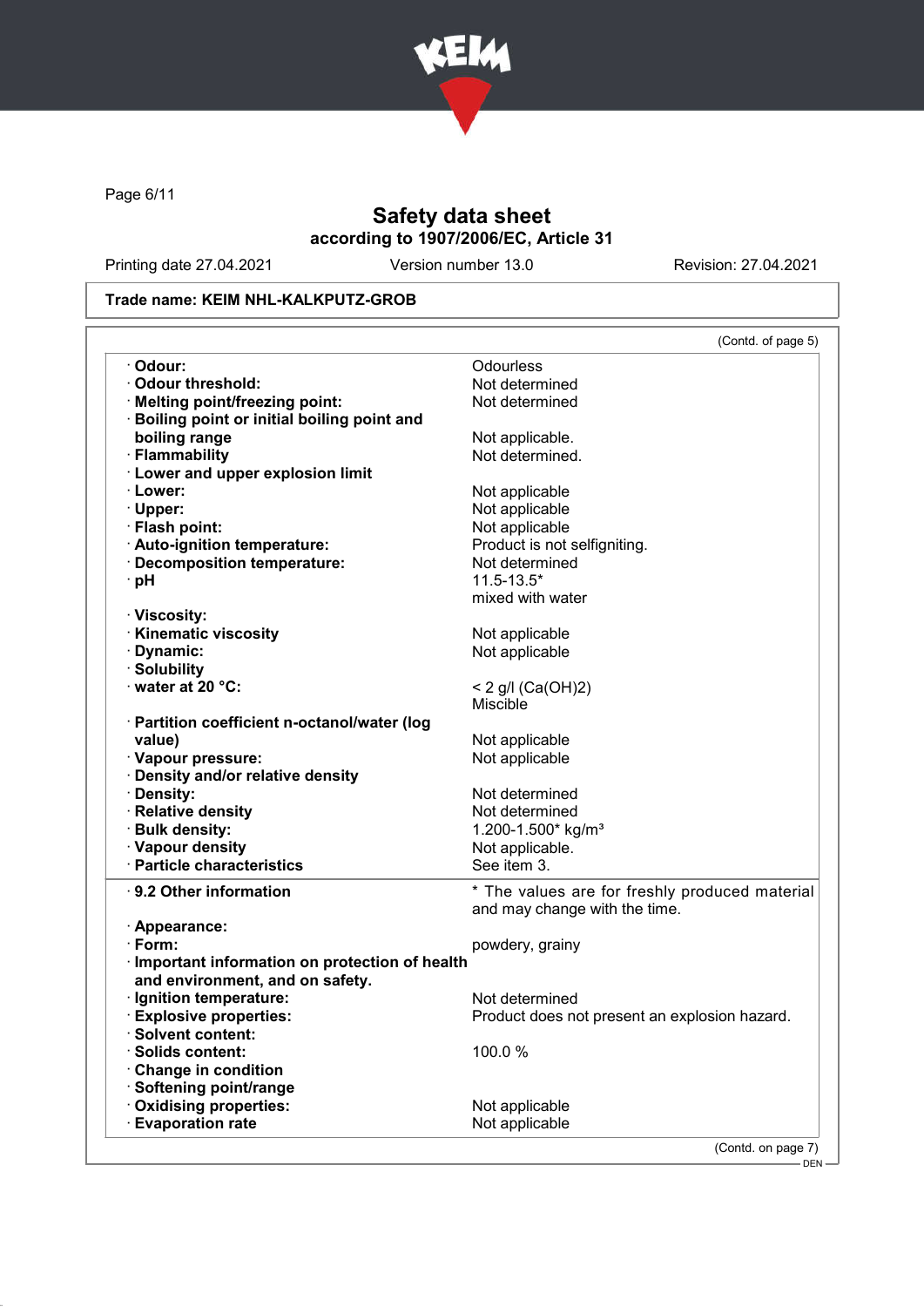

Page 7/11

# Safety data sheet according to 1907/2006/EC, Article 31

Printing date 27.04.2021 Version number 13.0 Revision: 27.04.2021

#### Trade name: KEIM NHL-KALKPUTZ-GROB

|                                               |      | (Contd. of page 6) |
|-----------------------------------------------|------|--------------------|
| Information with regard to physical hazard    |      |                    |
| classes                                       |      |                    |
| · Explosives                                  | Void |                    |
| · Flammable gases                             | Void |                    |
| · Aerosols                                    | Void |                    |
| ⋅ Oxidising gases                             | Void |                    |
| · Gases under pressure                        | Void |                    |
| · Flammable liquids                           | Void |                    |
| $\cdot$ Flammable solids                      | Void |                    |
| $\cdot$ Self-reactive substances and mixtures | Void |                    |
| · Pyrophoric liquids                          | Void |                    |
| · Pyrophoric solids                           | Void |                    |
| · Self-heating substances and mixtures        | Void |                    |
| · Substances and mixtures, which emit         |      |                    |
| flammable gases in contact with water         | Void |                    |
| $\cdot$ Oxidising liquids                     | Void |                    |
| · Oxidising solids                            | Void |                    |
| · Organic peroxides                           | Void |                    |
| Corrosive to metals                           | Void |                    |
| $\cdot$ Desensitised explosives               | Void |                    |

### SECTION 10: Stability and reactivity

· 10.1 Reactivity Reacts with water alkaline and hardens.

- · 10.2 Chemical stability Stable under normal conditions of storage and use.
- · Thermal decomposition / conditions to be avoided:
- Stable at environment temperature.
- No decomposition if used and stored according to specifications.
- · 10.3 Possibility of hazardous reactions No dangerous reactions known.
- · 10.4 Conditions to avoid Humidity
- · 10.5 Incompatible materials: Acids
- · 10.6 Hazardous decomposition products:

No hazardous decomposition products if stored and handled as prescribed.

# **SECTION 11: Toxicological information**

· 11.1 Information on hazard classes as defined in Regulation (EC) No 1272/2008

- · Acute toxicity Based on available data, the classification criteria are not met.
- · LD/LC50 values relevant for classification:

### 1305-62-0 calcium dihydroxide

Oral LD50 >2,000 mg/kg (rat) (OECD 425)

Dermal LD50 >2,500 mg/kg (rabbit) (OECD 402)

· Skin corrosion/irritation Causes skin irritation.

(Contd. on page 8)

 $-$  DEN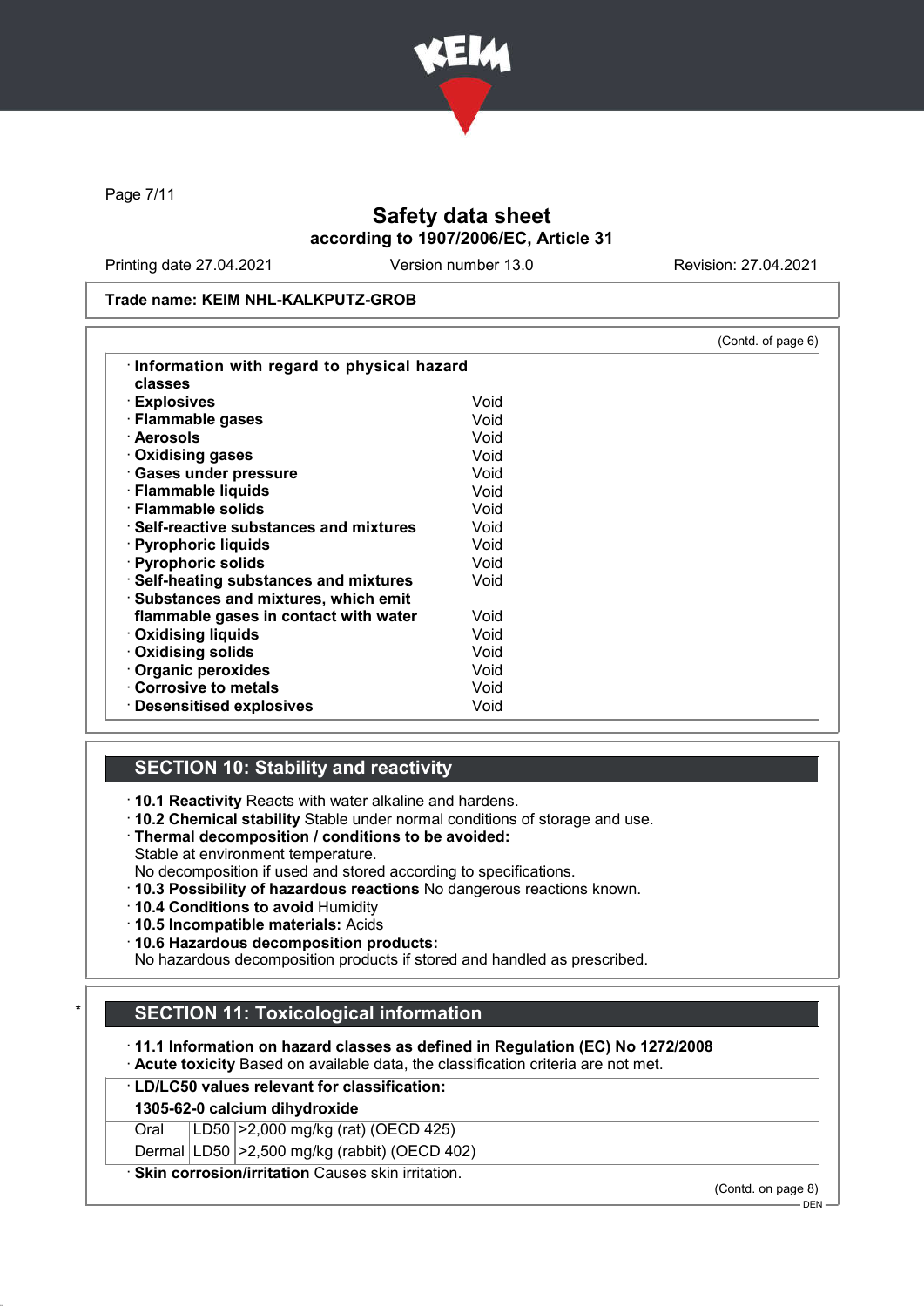

Page 8/11

# Safety data sheet according to 1907/2006/EC, Article 31

Printing date 27.04.2021 Version number 13.0 Revision: 27.04.2021

# Trade name: KEIM NHL-KALKPUTZ-GROB

|                                                                                                   | (Contd. of page 7) |
|---------------------------------------------------------------------------------------------------|--------------------|
| · Serious eye damage/irritation Causes serious eye damage.                                        |                    |
| during inhalation: Irritating to respiratory system.                                              |                    |
| during swallowing: Irritant effect possible                                                       |                    |
| · Respiratory or skin sensitisation                                                               |                    |
| This product contains white cement.                                                               |                    |
| By using white Portland cement, the content of sensitizing chromium (VI) is below 0.0002% in the  |                    |
| cement content of the usable product.                                                             |                    |
| Therefore there is no risk of sensitization by chromate.                                          |                    |
| · Germ cell mutagenicity Based on available data, the classification criteria are not met.        |                    |
| Carcinogenicity Based on available data, the classification criteria are not met.                 |                    |
| · Reproductive toxicity Based on available data, the classification criteria are not met.         |                    |
| · STOT-single exposure May cause respiratory irritation.                                          |                    |
| STOT-repeated exposure Based on available data, the classification criteria are not met.          |                    |
| · Aspiration hazard Based on available data, the classification criteria are not met.             |                    |
| Other information (about experimental toxicology):                                                |                    |
| Experimental analysis are not available.                                                          |                    |
| The product was not tested. The statements on toxicology have been derived from the properties of |                    |
| the individual components.                                                                        |                    |
| · Subacute to chronic toxicity:                                                                   |                    |
| CMR effects (carcinogenity, mutagenicity and toxicity for reproduction) Not applicable            |                    |
| 11.2 Information on other hazards                                                                 |                    |
| <b>Endocrine disrupting properties</b>                                                            |                    |
| None of the ingredients is listed.                                                                |                    |
|                                                                                                   |                    |

# **SECTION 12: Ecological information**

|  |  | 12.1 Toxicity |
|--|--|---------------|
|--|--|---------------|

| · Aquatic toxicity: |                                                                                                                                                                                                                                      |                   |  |
|---------------------|--------------------------------------------------------------------------------------------------------------------------------------------------------------------------------------------------------------------------------------|-------------------|--|
|                     | 1305-62-0 calcium dihydroxide                                                                                                                                                                                                        |                   |  |
| <b>NOEC</b>         | 48 mg/l (freshwater alga) (72h)                                                                                                                                                                                                      |                   |  |
|                     | 32 mg/l (invertebrate marine organisms) (14d)                                                                                                                                                                                        |                   |  |
|                     | EC10/LC10 oder NOEC 2,000 mg/kg (Soil macro-organisms)                                                                                                                                                                               |                   |  |
|                     | 12,000 mg/kg (soil microorganisms)                                                                                                                                                                                                   |                   |  |
| <b>NOEC</b>         | 1,080 mg/kg (plants) (21d)                                                                                                                                                                                                           |                   |  |
| EC 50/48h           | 49.1 mg/l (freshwater invertebrate organisms)                                                                                                                                                                                        |                   |  |
| EC 50/72 h          | 184.57 mg/l (freshwater alga)                                                                                                                                                                                                        |                   |  |
| LC 50/96 h          | 457 mg/l (marine fish)                                                                                                                                                                                                               |                   |  |
|                     | 50.6 mg/l (freshwater fish)                                                                                                                                                                                                          |                   |  |
|                     | 158 mg/l (invertebrate marine organisms)                                                                                                                                                                                             |                   |  |
|                     | . 12.2 Persistence and degradability No further relevant information available.<br>. 12.3 Bioaccumulative potential No further relevant information available.<br>. 12.4 Mobility in soil No further relevant information available. |                   |  |
|                     |                                                                                                                                                                                                                                      | (Contedon page 0) |  |

(Contd. on page 9)  $-$  DEN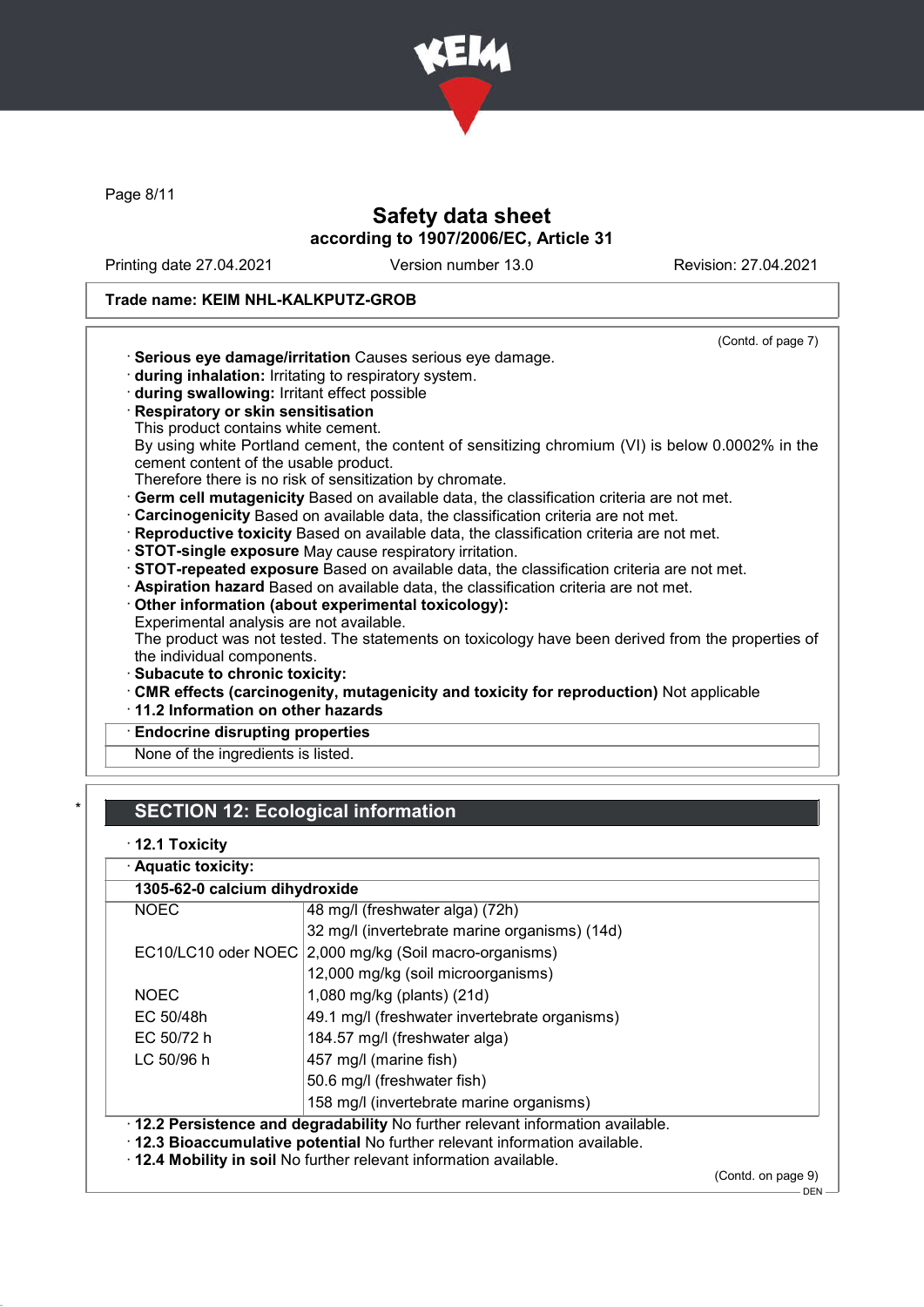

Page 9/11

# Safety data sheet according to 1907/2006/EC, Article 31

Printing date 27.04.2021 Version number 13.0 Revision: 27.04.2021

#### Trade name: KEIM NHL-KALKPUTZ-GROB

(Contd. of page 8)

### · 12.5 Results of PBT and vPvB assessment

- · PBT: Not applicable
- · vPvB: Not applicable
- · 12.6 Endocrine disrupting properties

The product does not contain substances with endocrine disrupting properties.

- · 12.7 Other adverse effects
- · Additional ecological information:
- · AOX-indication:

According to our standard of knowledge the product does not contain any organic bounded halogen. The product has no influence on the waste water's AOX-value.

· According to the formulation contains the following heavy metals and compounds from the EU guideline NO. 2006/11/EC:

According to our current data base the product does not consist of any heavy metals or substances of EU-directives 76/464/EWG.

#### General notes:

Do not allow product to reach ground water, water course or sewage system.

At present there are no ecotoxicological assessments.

The statements on ecotoxicology have been derived from the properties of the individual components.

Water hazard class 1 (German Regulation) (Self-assessment): slightly hazardous for water

### SECTION 13: Disposal considerations

#### · 13.1 Waste treatment methods

· Recommendation

Disposal must be made according to official regulations.

Must not be disposed with household garbage. Do not allow product to reach sewage system. Unused remainders of the product should be regarded as hazardous waste.

Recommendation for non-reusable residues: Mix with water and allow to harden.

Allow wet product and product sludge to harden and do not allow to get into drains or waterways.

#### European waste catalogue

17 01 01 concrete

#### · Uncleaned packaging:

· Recommendation:

Non contaminated packagings may be recycled.

Disposal must be made according to official regulations.

Recommended cleansing agents: Water, if necessary with cleansing agents.

### SECTION 14: Transport information

· 14.1 UN number or ID number ADR, IMDG, IATA Void

(Contd. on page 10)

DEN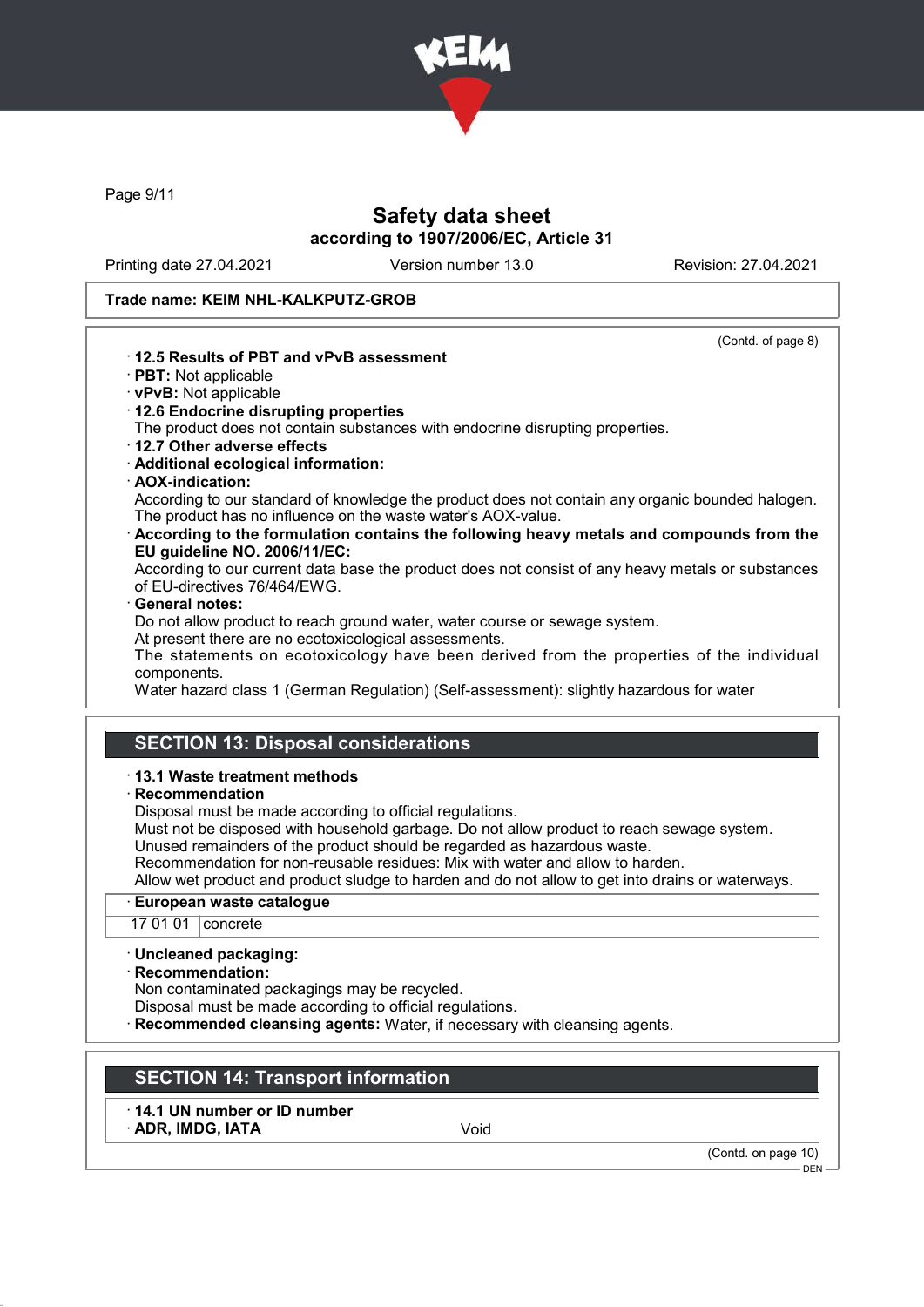

Page 10/11

# Safety data sheet according to 1907/2006/EC, Article 31

Printing date 27.04.2021 Version number 13.0 Revision: 27.04.2021

Trade name: KEIM NHL-KALKPUTZ-GROB

|                                                                        | (Contd. of page 9)                                            |
|------------------------------------------------------------------------|---------------------------------------------------------------|
| 14.2 UN proper shipping name<br>· ADR, IMDG, IATA                      | Void                                                          |
| 14.3 Transport hazard class(es)                                        |                                                               |
| · ADR, IMDG, IATA<br>· Class                                           | Void                                                          |
| 14.4 Packing group<br>· ADR, IMDG, IATA                                | Void                                                          |
| 14.5 Environmental hazards:<br>$\cdot$ Marine pollutant:               | No                                                            |
| 14.6 Special precautions for user                                      | Not applicable                                                |
| 14.7 Maritime transport in bulk according to<br><b>IMO instruments</b> | Not applicable                                                |
| · Transport/Additional information:                                    | No dangerous good in sense of these transport<br>regulations. |
| · UN "Model Regulation":                                               | Void                                                          |

### **SECTION 15: Regulatory information**

- · 15.1 Safety, health and environmental regulations/legislation specific for the substance or mixture
- Labelling according to Regulation (EC) No 1272/2008

For information on labelling please refer to section 2 of this document.

· Directive 2012/18/EU

· Named dangerous substances - ANNEX I None of the ingredients is listed.

· LIST OF SUBSTANCES SUBJECT TO AUTHORISATION (ANNEX XIV)

None of the ingredients is listed.

· DIRECTIVE 2011/65/EU on the restriction of the use of certain hazardous substances in electrical and electronic equipment – Annex II

None of the ingredients is listed.

· REGULATION (EU) 2019/1148

Annex I - RESTRICTED EXPLOSIVES PRECURSORS (Upper limit value for the purpose of licensing under Article 5(3))

None of the ingredients is listed.

# Annex II - REPORTABLE EXPLOSIVES PRECURSORS

None of the ingredients is listed.

#### · National regulations:

· Waterhazard class: Water hazard class 1 (Self-assessment): slightly hazardous for water.

(Contd. on page 11)